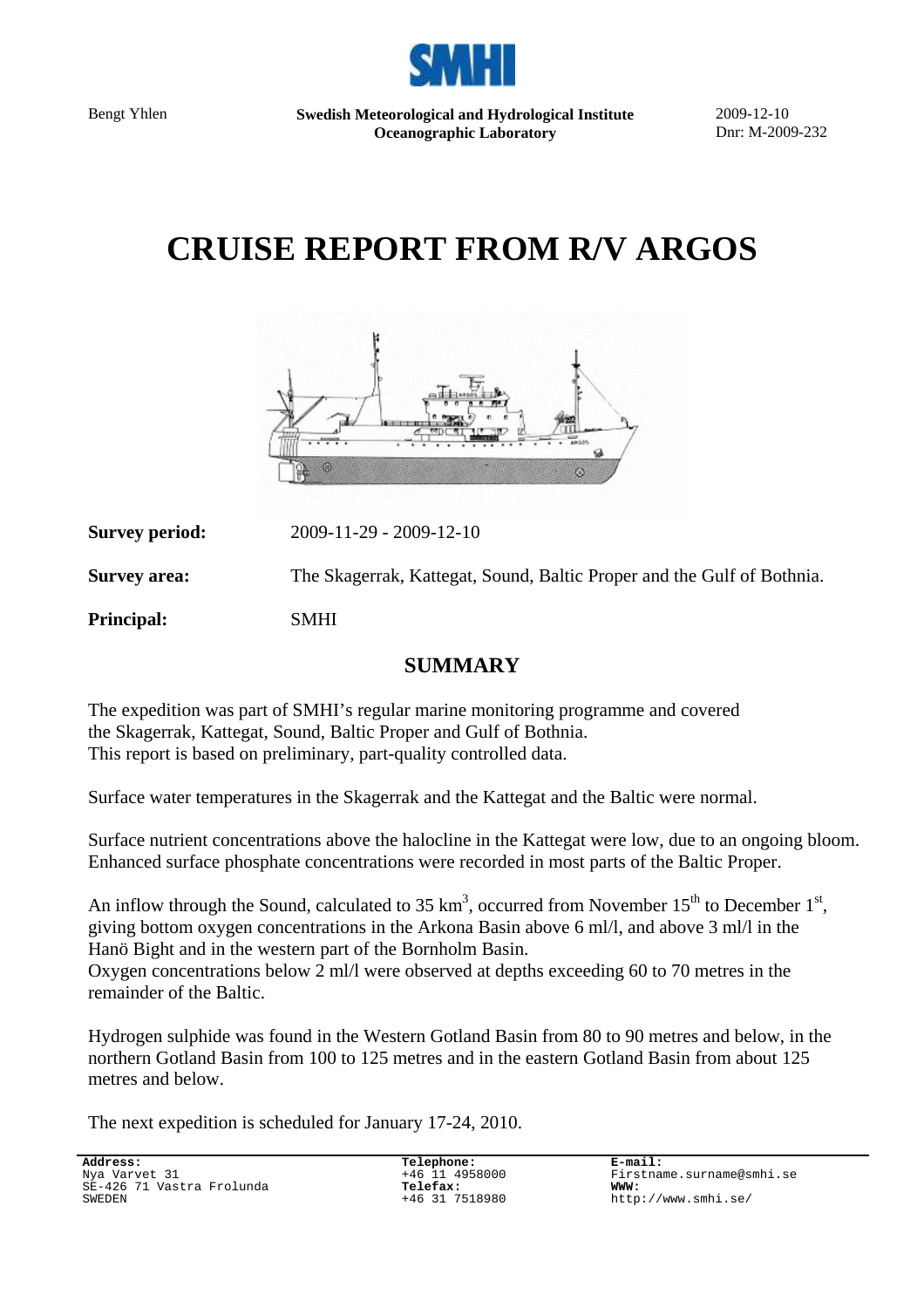

# **PRELIMINARY RESULTS**

The cruise, part of the SMHI's ordinary monitoring programme, began in Karlskrona on November  $29<sup>th</sup>$  and ended in Gothenburg on December  $10<sup>th</sup>$ . The weekend was spent in Norrtälje. A scientist from Uppsala University Department of Earth Sciences collected samples for determination of radioactive iodine in the Gulf of Bothnia. Two scientists from the University of Gothenburg studied the occurrence of the comb jelly *Mnemiopsis*.

High pressure weather prevailed during the expedition giving moderate to weak winds. Air temperatures varied from -1 to 8°C.

#### **The Skagerrak**

Surface water temperatures were normal for the time of year, varying from 8.4°C in the central parts to 7.0°C in the coastal areas. Surface salinity decreased from 31.8 psu in the central parts to 23.2 psu at the entrance of Gullmar Fjord.

Surface nutrient concentrations were normal along the  $\AA$ -section. Phosphate was 0.6-0.4  $\mu$ mol/l, nitrite+nitrate 3.9-2.2 µmol/l and silicate 5.9-3.3 µmol/l. High ammonium concentrations were measured above halocline and high nitrite levels were recorded in the intermediate water. At P2, in the south-eastern part, surface nutrient concentrations were lower due to an ongoing bloom.

#### **The Kattegat and the Sound**

Surface water temperatures were also normal in this area at ca. 6.5°C. Surface salinities were 20 to 22 psu in the Kattegat and 9 psu in the Sound.

Due to an ongoing bloom, low surface nutrient concentrations were recorded above the halocline in the Kattegat. Surface phosphate concentration was about 0.2 µmol/l, nitrite+nitrate 0.2 to 0.5 µmol/l and silicate 1.2-2.0 µmol/l. Surface nutrient concentrations in the Sound were normal: phosphate 0.6 µmol/l, nitrite+nitrate 4.0 µmol/l and silicate 11.7 µmol/l.

The bottom water in Kattegat is now well oxygenated. Bottom oxygen concentrations in the Sound have increased to 4.8 ml/l.

#### **The Baltic Proper**

Surface water temperature varied from 6.8 to 7.8°C, which is normal for the season. The halocline and thermocline coincided and started at 30 to 60 metres.

Surface phosphate concentrations varied between 0.4 and 0.6 µmol/l. They were enhanced in the whole area, especially in the Bornholm and Arkona Basins. Silicate concentrations in the surface water were somewhat enhanced in western and northern Gotland Basins but normal in the remainder of the Baltic. They were from 7.7 to 12.8 µmol/l. Concentrations of nitrite+ nitrate in the surface layer were normal, from 1.5 to 2.8  $\mu$ mol/l throughout the area.

An inflow through the Sound, calculated to 35  $\text{km}^3$ , occurred between November 15<sup>th</sup> and December  $1<sup>st</sup>$ . It was observed in the Arkona Basin, where bottom oxygen concentrations were above 6 ml/l, as well in the Hanö Bight and in the western part of the Bornholm Basin, where bottom oxygen concentrations exceeded 3 ml/l. Oxygen concentrations below 2 ml/l were observed at depths exceeding 60 to 70 metres in the remainder of the area.

Hydrogen sulphide was found in the Western Gotland Basin from 80 to 90 metres and below, in the northern Gotland Basin from 100 to 125 metres and in the eastern Gotland Basin from about 125 metres and below.